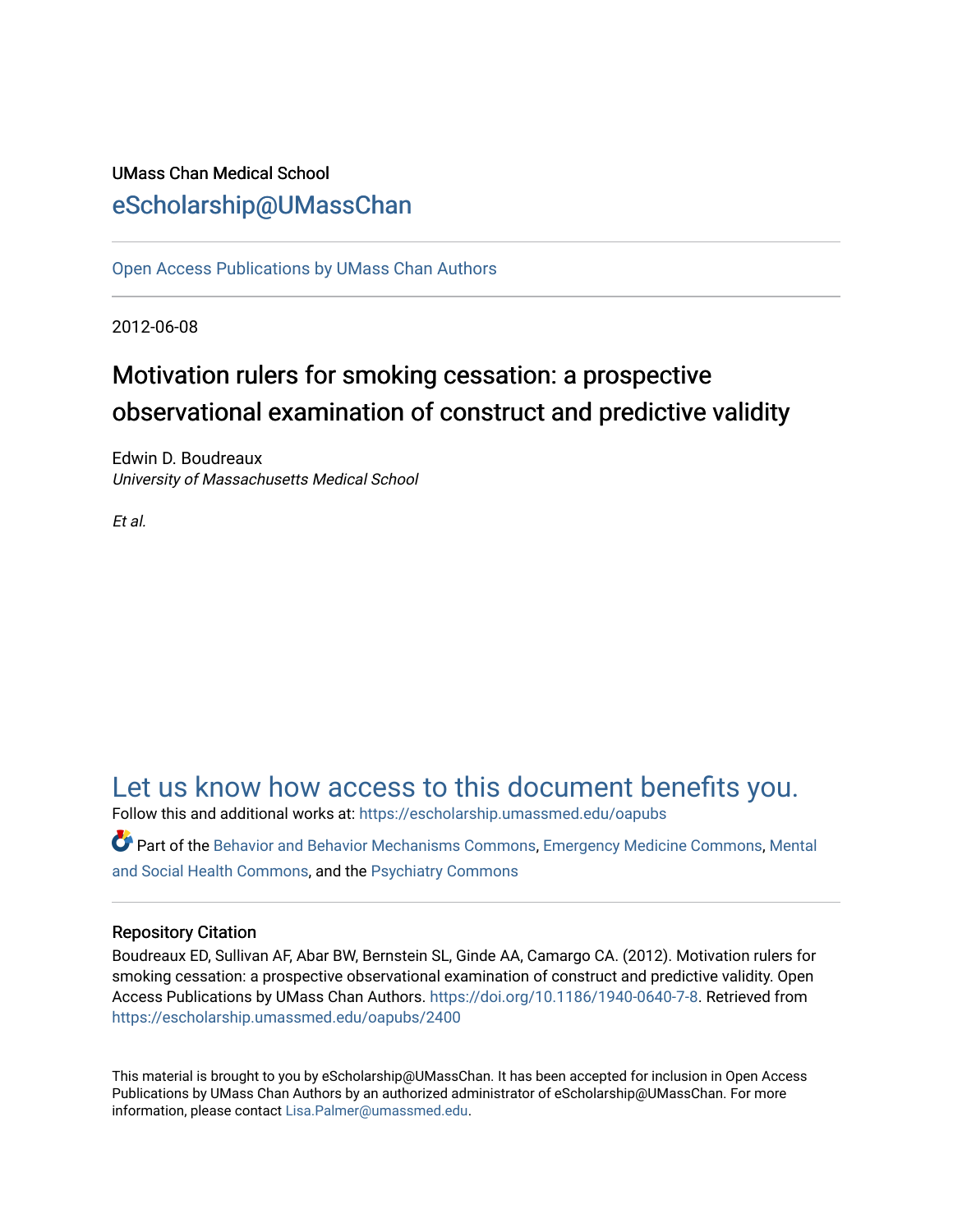



# Motivation rulers for smoking cessation: a prospective observational examination of construct and predictive validity

Edwin D Boudreaux<sup>1\*</sup>, Ashley Sullivan<sup>2</sup>, Beau Abar<sup>1</sup>, Steven L Bernstein<sup>3</sup>, Adit A Ginde<sup>4</sup> and Carlos A Camargo Jr.<sup>2</sup>

#### Abstract

Background: Although popular clinically, the psychometric properties of motivation rulers for tobacco cessation are unknown. This study examined the psychometric properties of rulers assessing importance, readiness, and confidence in tobacco cessation.

Methods: This observational study of current smokers was conducted at 10 US emergency departments (EDs). Subjects were assessed during their ED visit (baseline) and reassessed two weeks later. We examined intercorrelations between the rulers as well as their construct and predictive validity. Hierarchical multinomial logistic regressions were used to examine the rulers' predictive ability after controlling for covariables.

Results: We enrolled 375 subjects. The correlations between the three rulers ranged from 0.50 (between Important and Confidence) to 0.70 (between Readiness and Confidence); all were significant ( $p < 0.001$ ). Individuals in the preparation stage displayed the highest motivation-ruler ratings (all rulers F  $_2$ ,  $_{363} \geq 43$ ; p < 0.001). After adjusting for covariables, each of the rulers significantly improved prediction of smoking behavior change. The strength of their predictive ability was on par with that of stage of change.

**Conclusion:** Our results provide preliminary support for the psychometric soundness of the importance, readiness, and confidence rulers.

Keywords: Tobacco, Tobacco cessation, Motivation, Stage of change, Reliability, Validity

#### Introduction

The construct of motivational readiness to change is fundamental to many health behavior theories, and it lies at the heart of numerous therapeutic approaches. For example, motivational interviewing [[1](#page-8-0)] (MI) focuses on enhancing internal motivation to change a behavior and emphasizes that, when strong internal motivation is present, behavior change is more likely to occur and to persist. Motivational interviewing and other types of brief intervention (BI) derived from it have enjoyed considerable empirical support across a range of settings,

study samples, and target behaviors [[1,2\]](#page-8-0) and have been successfully applied to smoking cessation [[3-](#page-8-0)[6](#page-9-0)].

The practical application of MI in clinical settings (as well as interventions derived from other health behavior theories such as the transtheoretical model [\[7](#page-9-0)]) typically includes the regular assessment of motivation. Motivational assessments can help clinicians tailor the therapeutic approach, exercises, homework, duration, and resources used with an individual. Although clinicians working in specialized outpatient settings to treat tobacco use can use more comprehensive measures of motivation, clinicians working in medical settings, such as primary care clinics, hospitals, and EDs, require very short and rapid assessment tools. Assessments that can be condensed to a few easy-to-understand questions and that can be re-administered over time while maintaining their reliability and validity are considered the most useful.



© 2012 Boudreaux et al.; licensee BioMed Central Ltd. This is an Open Access article distributed under the terms of the Creative Commons Attribution License (<http://creativecommons.org/licenses/by/2.0>), which permits unrestricted use, distribution, and reproduction in any medium, provided the original work is properly cited.

<sup>\*</sup> Correspondence: [Edwin.Boudreaux@umassmed.edu](mailto:Edwin.Boudreaux@umassmed.edu) <sup>1</sup>

<sup>&</sup>lt;sup>1</sup>Departments of Emergency Medicine, Psychiatry, and Quantitative Health Sciences, University of Massachusetts Medical School, Worcester, MA 01655, USA

Full list of author information is available at the end of the article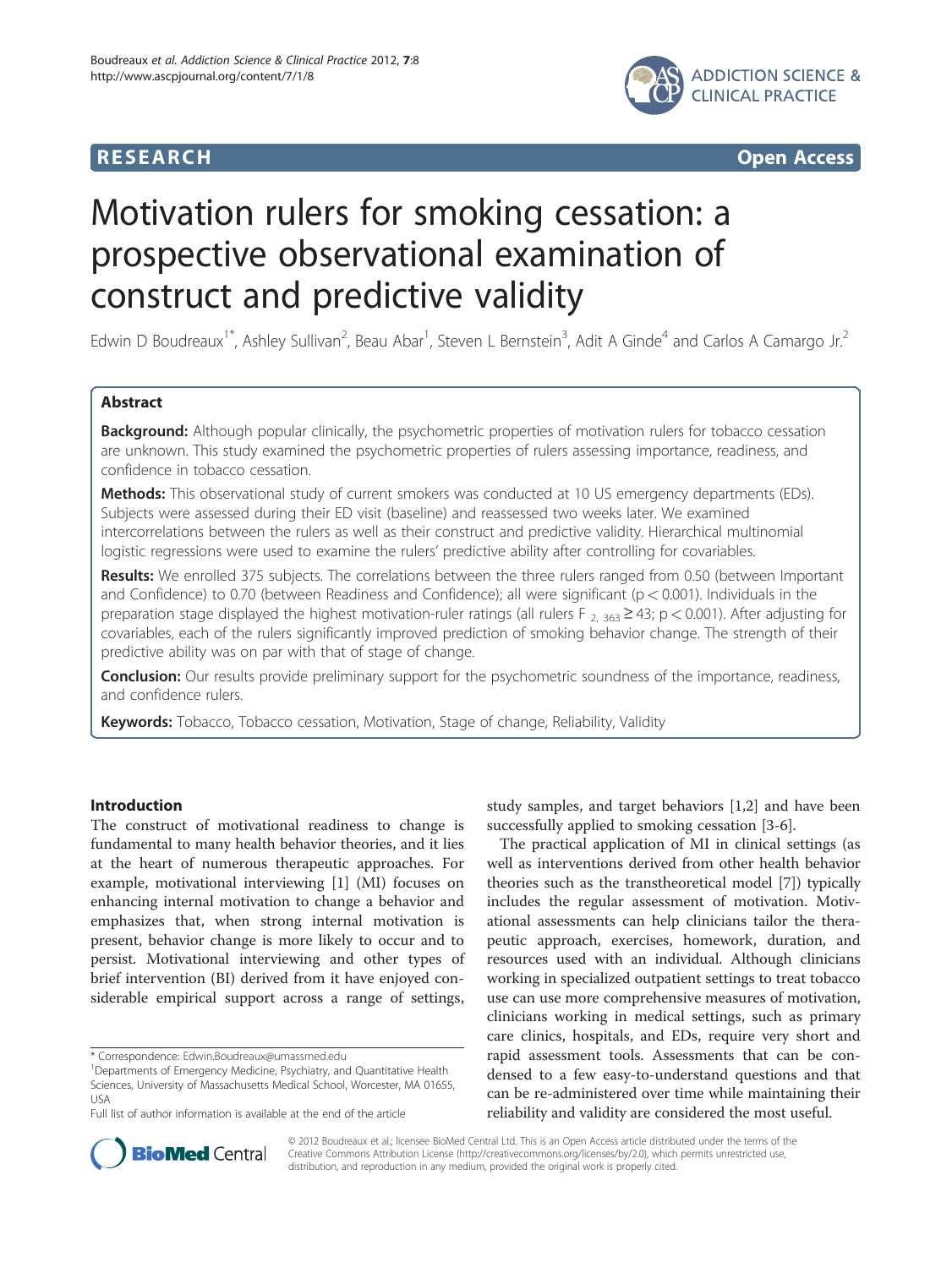Rulers assessing importance, readiness, and confidence in quitting can rapidly assess these three dimensions of motivation. They are described by Miller and Rollnick [[1,](#page-8-0)[8\]](#page-9-0) and have been incorporated into brief MI-based intervention protocols [[3,](#page-8-0)[9,10](#page-9-0)]. Motivation rulers have become popular clinically [[11](#page-9-0)]. They have been widely disseminated, do not require scoring or the use of algorithms, take only a short time to complete, and are familiar to patients and providers alike due to the common use of similar kinds of scales to assess medical symptoms like pain. However, few published studies have examined their psychometrics, either in the broad field of substance abuse or in the subfield of tobacco cessation. Biener and Abrams [[12\]](#page-9-0) demonstrated that, while an 11-rung Contemplation Ladder was predictive of readiness to quit smoking and participation in educational programs about smoking, it did not predict biochemically validated abstinence. In contrast, a later study by Abrams and colleagues [\[13](#page-9-0)] did find that the Contemplation Ladder predicted smoking status at one- and two-year follow-up. Most recently, Chung and colleagues [[14](#page-9-0)] studied a sample of 154 adolescents and found that 10-point rulers measuring readiness to quit as well as motivation, confidence, and difficulty in abstaining were all predictive of total number of cigarettes smoked during a 30-day timeline follow-back period as assessed 12 months after the initial ratings were collected. The existing literature, though small, suggests further study of the psychometrics of motivation rulers is important. In particular, studies are needed that replicate the validity of the rulers in different populations and that help to tease apart how the rulers relate to one another, how they compare to other indices of motivation, and whether they are able to predict not only readiness to change but actual behavior change as well.

To further explore the psychometrics of importance, readiness, and confidence rulers for tobacco cessation, and to advance our understanding of how motivational readiness relates to behavior change in general, we examined 1) the correlation across the three rulers to assess independence of the measures; 2) the correlations between the rulers and stages of change in the transtheoretical model (i.e., convergent validity); and 3) the ability of the rulers to predict smoking behavior in the two weeks following baseline assessment (i.e., predictive validity).

#### Methods

#### Procedures and participants

This study was part of a large prospective cohort study conducted in 2008–2009 using subjects recruited from 10 EDs in eight geographically diverse US states. The parent study was primarily interested in examining patterns of smoking behavior in the six months following an ED visit under treatment-as-usual conditions to help plan and power a future randomized controlled trial. In addition to estimating cessation-relapse patterns under naturalistic conditions, we intended to examine the association of a variety of baseline predictors with both short- and long-term change. This analysis focused on the associations between the motivation indicators and short-term change.

During a 10-day enrollment period, trained research staff screened consecutive ED patients for tobacco use. Patients were recruited during peak volume hours (9:00 AM to midnight). Each of the 10 sites enrolled a minimum of 36 subjects. Eligible subjects were 18 years or older and currently smoked cigarettes. Although participants had to have smoked  $>100$  cigarettes in their lifetime (i.e., had to be an ever smoker), there was no minimum smoking rate, and we enrolled both nondaily and daily smokers. We excluded potential subjects with illnesses that precluded conversation or adequate comprehension of the study requirements, including those with altered mental status, acute intoxication, hostile or agitated behavior, an insurmountable language barrier, or severe illness (e.g., intubation, persistent vomiting). In addition, subjects at high risk of being lost to follow-up were excluded, including those who had transient residence and no access to a telephone. Sites maintained a registry that recorded all patients registered in the ED during the shift to facilitate a comparison of enrolled patients with those not enrolled.

Subjects completed a paper-and-pencil baseline selfreport assessment in the ED, which provided data on smoking-related variables and predictors of cessation. All measures were printed in both English and Spanish. As an alternative, to accommodate patients who had poor eyesight or were illiterate, the assessment could be completed via interview with a research-staff member. To reduce demand bias, which could lead to under-reporting of tobacco use and over-reporting of interest in cessation, participants were reassured that their responses would not be shared with their treating clinicians.

All subjects received treatment as usual by their medical providers for their tobacco use. The research staff did not provide any counseling; however, after baseline data collection was complete, they did give subjects an educational pamphlet on smoking cessation published by the US Department of Health and Human Services and a list of tobacco-cessation treatment options, including the National Quitline number. Furthermore, subjects who screened positive for depression, alcohol, or drug use (screening was included as part of the full baseline assessment) were given the respective educational pamphlet published by the Association for Behavioral and Cognitive Therapies (ww.abct.org) as well as brochures with national mental-health hotlines and statebased behavioral health referral services.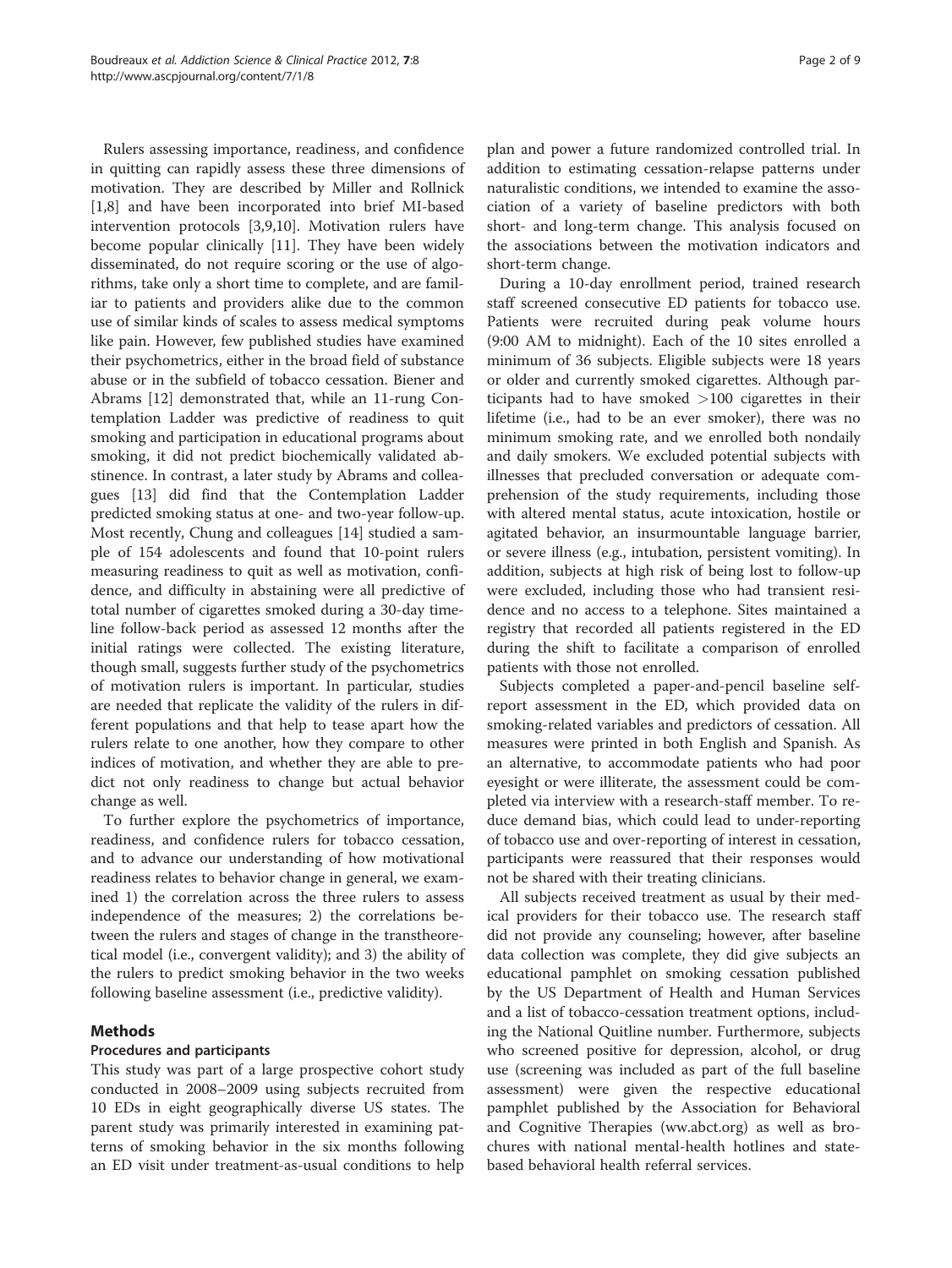Research staff at each site completed telephone followup interviews two weeks, three months, and six months after the index ED visit. A call window of seven days was used at each timepoint. Only the two week followup data was used in the current analysis, because we were interested in studying change immediately after the ED visit to guide the modeling of predictors for the three- and six-month analyses. Two weeks was chosen as the first assessment point because it allowed us to examine the range of behavior change from ongoing smoking, to a quit attempt with relapse, to transition to seven-day point prevalence abstinence within a short time period to maximize accuracy of recall.

The study was coordinated by the Emergency Medicine Network (EMNet). Data-collection forms were reviewed by EMNet staff, and missing or inconsistent data were reconciled through communication with the study site. All data underwent double data entry. The institutional review boards at all 10 sites approved the study. Participants provided written informed consent.

#### Measures

The specific measures used for this paper represent a subset of the full battery.

#### **Demographics**

At the index ED visit (baseline), we collected data on age, sex, race/ethnicity, and educational level.

#### Nicotine dependence

At baseline, nicotine dependence was assessed using the Heavy Smoking Index [[15\]](#page-9-0), a well-established self-report measure of nicotine dependence for use when rapid assessment is needed. Strength of nicotine dependence is represented on the index by the sum of cigarettes smoked per day and the time until first cigarette. Scores between zero and three indicate low to moderate dependence, and scores greater than three indicate high dependence. The Heavy Smoking Index correlates highly with the Fagerström Test for Nicotine Dependence and is positively associated with carbon monoxide levels [\[15](#page-9-0)].

#### Stage of change

At baseline, stage of change [\[7\]](#page-9-0) was assessed by asking subjects if they intended to quit smoking, and, if so, when they intended to do so given the following options:  $>12$  months from now, within 6 to 12 months, within 1–6 months, within the next 30 days, or today. Stage of change was defined using this intention variable and the 24-hour quit attempt variable described above: precontemplation (no intention to quit within the next six months); contemplation (intention to quit within the next six months); and preparation (intention to quit within the next 30 days and a quit attempt within the past 12 months).

#### Motivation rulers

Participants rated three rulers associated with motivation to quit smoking at baseline. Importance was indexed by, "How important is stopping smoking to you  $(0 = Not important at all; 10 = Most important goal of$ my life)?" Readiness was indexed by, "How ready are you to quit smoking within the next month  $(0 = Not at all;$ 10 = 100% ready)?" Confidence was indexed by, "How confident are you that you will quit smoking within the next month  $(0 = Not at all; 10 = 100\% confidence$  confident)?" Although these rulers were patterned after recommendations by Miller and Rollnick [[1,](#page-8-0)[8\]](#page-9-0). they differ slightly. We used the lowest response option of "0" rather than "1." We chose "0" because the value labels anchoring the low end of the scale referred to "not at all," suggesting a complete absence of the ruler's construct. We felt "0" to be a more accurate representation of this state than "1." In addition, a 0–10 scale has the advantage of having a true midpoint represented by a whole number ("5"), versus the true midpoint of a 1–10 scale, which is "5.5."

#### Follow-up assessment measures

Two weeks after the ED visit, patients were called by research staff to assess their smoking behavior, including whether they smoked daily, some days, or not at all. They were asked whether they had gone 24 hours without smoking because they were trying to quit (a quit attempt). In addition, subjects reported whether they had smoked, even a puff, in the past seven days (seven-day point prevalence abstinence—a common threshold set by clinical trials to consider someone a successful changer). Following previous ED-based studies [\[16\]](#page-9-0), all subjects were categorized as 1) having no quit attempt  $>24$ hours (continuous smokers); 2) having a quit attempt with relapse back to smoking by the two-week follow-up assessment (relapsers); or 3) reporting seven-day point prevalence abstinence at the two-week follow-up assessment (successful changers). The interview did not assess whether the individual had less than seven days of abstinence at follow-up; however, we did ask whether individuals currently smoked every day, some days, or not at all. A small number of participants  $(n = 2)$  reported no smoking but did not report seven-day point prevalence abstinence, suggesting that these individuals may have had fewer than seven days of abstinence. For the purposes of this study, these individuals were considered continuous smokers. All analyses were also completed with these two subjects removed, and none of the results changed substantively. We decided against including biochemical validation of self-reported smoking because misclassification rates among smokers are generally so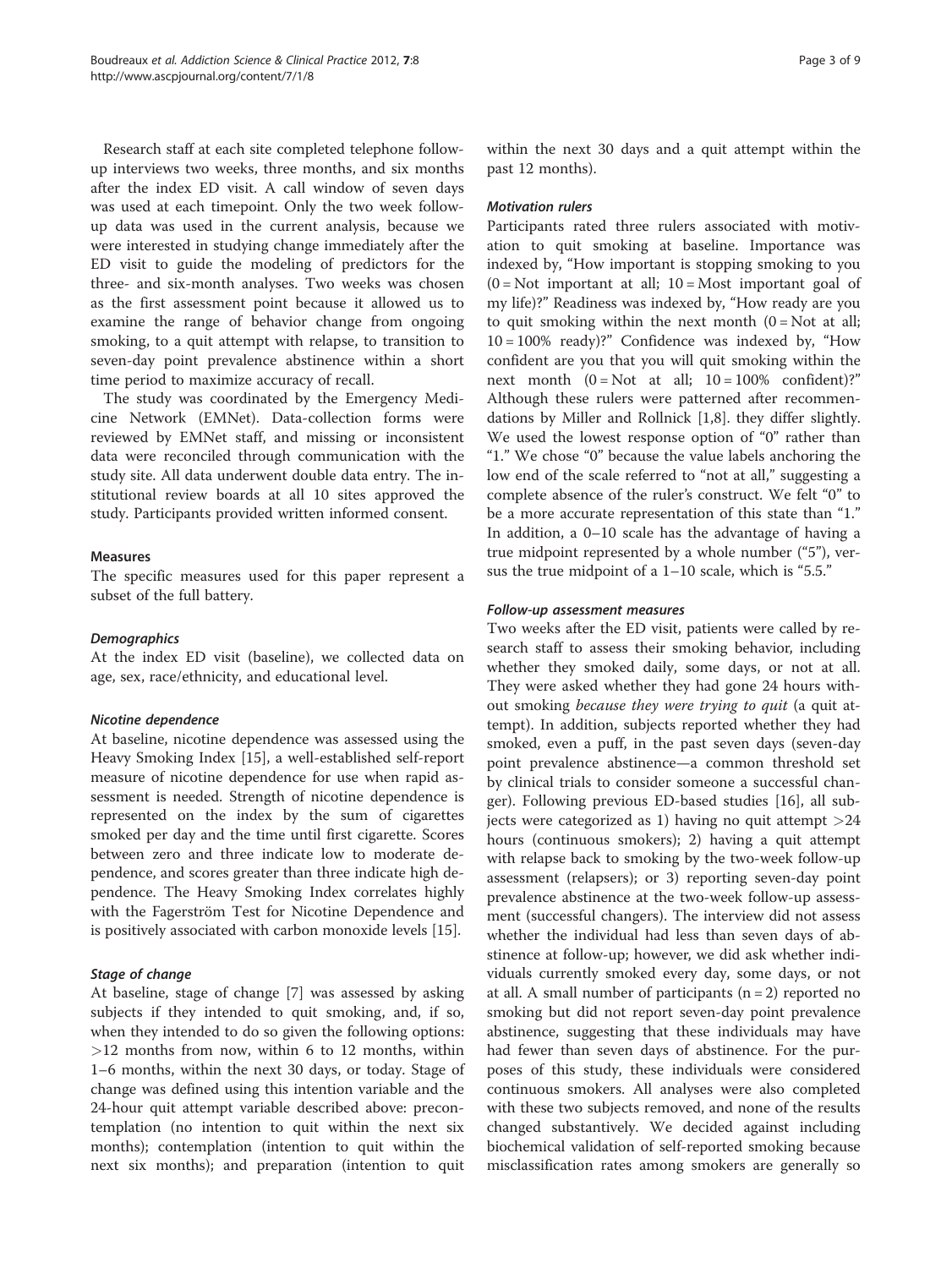low as to not materially affect conclusions from most nontreatment studies [\[17\]](#page-9-0).

#### Data analysis

The goal of the data analyses was to examine the relationship between the motivation rulers, stage of change, and behavior change after an ED visit. To examine the inter-relation between the three rulers (importance, readiness, and confidence), and thereby derive a measure of their independence, we calculated Pearson correlation coefficients. To examine convergent validity, we computed associations between the three rulers and stage of change using chi-square analyses. We hypothesized that there would be a positive association between the three rulers and stage of change. As exploratory analyses, we examined the rulers' associations with other baseline variables, including age, sex, education level, race, and nicotine dependence.

To examine predictive validity, we first examined the bivariable relations between the rulers and smoking behavior change assessed at the two-week follow-up (continuous smokers, relapsers, and successful changers). We expected the rulers to predict smoking behavior change, with higher scores being associated with a greater likelihood of attempting to quit. Moreover, among those attempting to quit, we expected higher scores to be associated with transitioning to successful change (versus relapsing back to smoking).

We computed hierarchical multinomial logistic regressions to further evaluate the relative strength of the rulers to predict smoking behavior after adjusting for potential confounders. In the first model (examining the relationship between the Importance Ruler and smoking behavior), age, sex, race, educational level, and nicotine dependence were included in Step 1 as control variables, and the Importance Ruler was included at Step 2. We ran four more identical models but replaced the Importance Ruler with one of the other motivation variables: model 2 = Readiness Ruler, model 3 = Confidence Ruler, model 4 = all three rulers combined, and model 5 = Stage of Change. Separate models were run due to the high collinearity between the rulers and stage of change. This allowed a side-by-side comparison of the relative strength of each ruler and stage of change in predicting behavior change, after controlling for covariables. Data were analyzed using  $IBM^{\circledR}$  SPSS Statistics 19 (Armonk, NY).

#### Results

#### **Descriptives**

Of the 3662 consecutive patients screened for the study, 2132 (58%) were nonsmokers; 590 (16%) had a medical, psychological, or mental-status problem preventing approach; 192 (5%) refused to be screened; 92 (3%) had an insurmountable language barrier; 106 (3%) were unable or unwilling to be followed over time; and 172 (5%) were not enrolled for other miscellaneous reasons (e.g., left against medical advice, under state custody, discharged prior to approach). Although 378 patients enrolled into the study, three subjects were removed because of missing data, leaving 375 for analysis. The characteristics of study participants are shown in Table 1.

Compared with patients who were not enrolled (i.e., were not eligible, were not approached, or refused), those enrolled were more likely to be younger, to have Medicaid insurance, and to be discharged from the ED

Table 1 Descriptive Characteristics of Predictor Variables  $(N = 375)$ 

| <b>Predictors</b>                                        | Frequencies (%) Mean (SD) |             |
|----------------------------------------------------------|---------------------------|-------------|
| Demographics                                             |                           |             |
| Age (in years)                                           |                           | 41 (12)     |
| Sex:                                                     |                           |             |
| Male                                                     | 164 (44%)                 |             |
| Female                                                   | 210 (56%)                 |             |
| Race:                                                    |                           |             |
| White                                                    | 152 (41%)                 |             |
| Nonwhite                                                 | 220 (59%)                 |             |
| <b>Educational Status:</b>                               |                           |             |
| <high school<="" td=""><td>88 (24%)</td><td></td></high> | 88 (24%)                  |             |
| High School Graduate                                     | 282 (75%)                 |             |
| Predictors                                               |                           |             |
| Nicotine Dependence                                      |                           | 2.50(1.62)  |
| Importance Ruler <sup>1</sup>                            |                           | 7.31 (3.06) |
| Readiness Ruler <sup>2</sup>                             |                           | 6.16(3.38)  |
| Confidence Ruler <sup>3</sup>                            |                           | 4.63(5.00)  |
| Stage of Change:                                         |                           |             |
| Precontemplation                                         | 166 (44%)                 |             |
| Contemplation                                            | 122 (33%)                 |             |
| Preparation                                              | 78 (21%)                  |             |
| Smoking Behavior Change (Two-Week Follow-Up)             |                           |             |
| Quit Attempt <sup>4</sup>                                | 121 (32%)                 |             |
| Seven-Day Point Prevalence Abstinence <sup>5</sup>       | 24 (6%)                   |             |
| Smoking Behavior Change <sup>6</sup> :                   |                           |             |
| Continuous smoker                                        | 254 (68%)                 |             |
| Relapse                                                  | 97 (26%)                  |             |
| Successful change                                        | 24 (6%)                   |             |

<sup>1</sup> Importance ruler:  $0 =$  "not at all important";  $10 =$  "the most important goal of my life." <sup>2</sup>Readiness ruler:  $0 =$  "not at all ready";  $10 =$  "100% ready." <sup>3</sup>Confidence ruler:  $0 =$  "not at all confident";  $10 =$  "100 % confident." <sup>4</sup>Quit attempt:  $0 =$  Did not stop smoking for one day because trying to quit; 1 = Stopped smoking for one day because trying to quit. <sup>5</sup>Seven-day point prevalence abstinence:  $0 =$  Smoked at least a puff in the last seven days; 1 = Did not smoke even a puff in the last seven days. <sup>6</sup>Smoking behavior change: relapse = a 24-hour quit attempt but back to smoking at two-week follow-up; continuous smoker = no 24-hour quit attempt; successful change = seven-day point prevalence abstinence at two-week follow-up.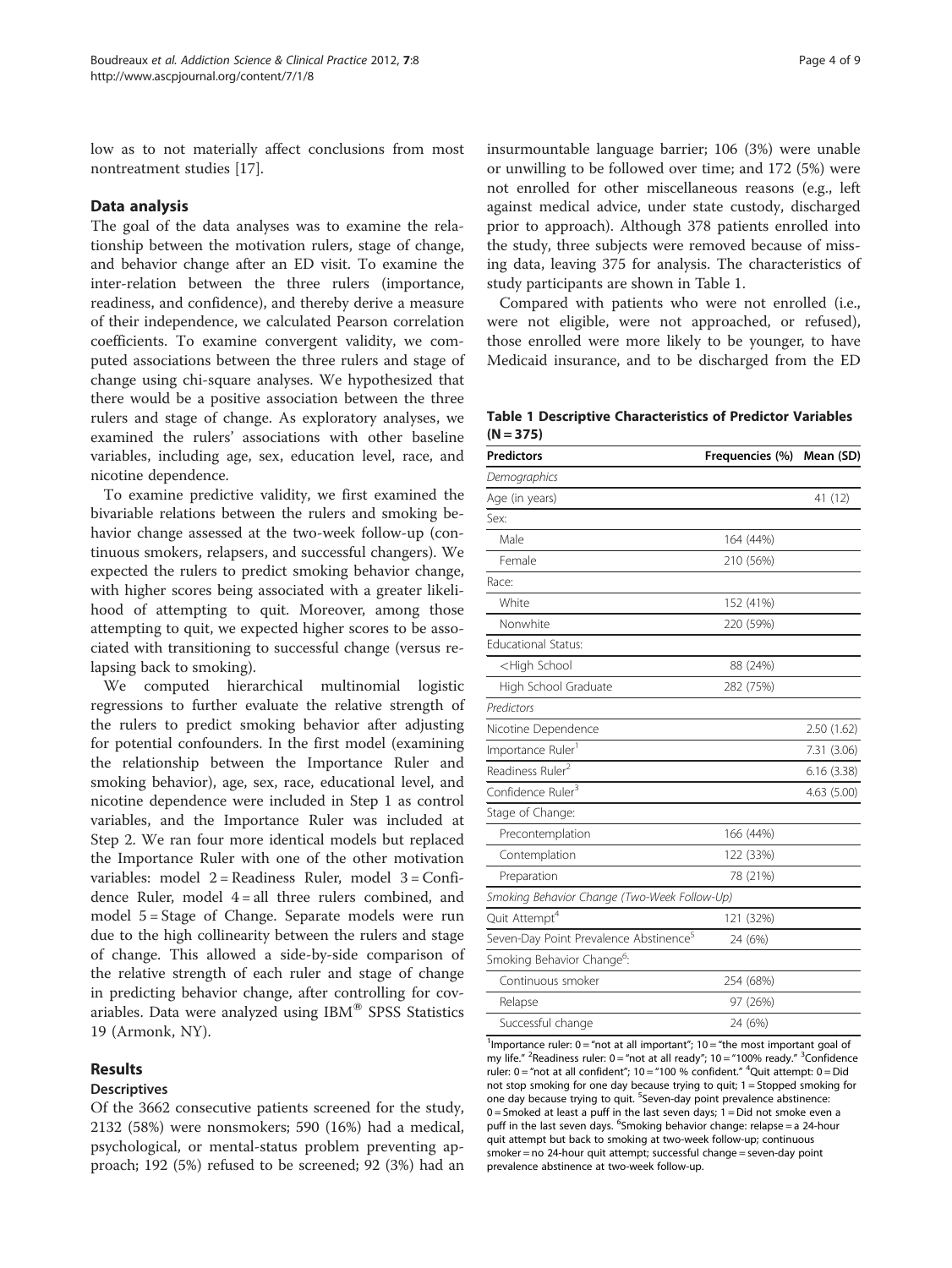<span id="page-5-0"></span>versus admitted ( $p < 0.05$  for all; data not shown). No differences were observed between those enrolled and those not enrolled with regard to sex or race/ethnicity.

The average baseline Heavy Smoking Index score of the sample corresponded to low nicotine dependence. In terms of the motivation rulers, participants tended to report higher importance than readiness and higher readiness than confidence. A total of 149 participants (40%) reported that quitting smoking was "the most important goal of my life," and 107 (29%) indicated they were "100% ready." A much smaller proportion  $(n = 57; 15%)$ indicated they were "100% confident" in their ability to quit. Regarding motivation to quit, the largest proportion of participants (44%) fell in the precontemplation stage at baseline, followed by contemplation (33%) and preparation (21%).

#### Relations among the rulers

The bivariable correlation between importance and readiness was  $0.68$  ( $p < 0.001$ ), between readiness and confidence was  $0.70$  ( $p < 0.001$ ), and between importance and confidence was 0.50 ( $p < 0.001$ ).

#### Ruler associations with stage of change

Individuals in the preparation stage displayed the highest level on each of the rulers, while individuals in the precontemplation stage displayed the lowest (all F  $_{2, 363} \ge 42$ , all  $p < 0.001$ ) (Figure 1).

#### Ruler associations with other variables

Readiness was the only ruler associated with age, such that older participants were more ready to quit  $(r = 0.12,$  $p < 0.05$ ). There were no associations between the three individual motivation rulers and participant sex. Each ruler was associated with race and educational status, such that nonwhite participants (t  $_{370}$  = 4.60, 3.82, and 5.21, respectively; all  $p < 0.001$ ) and individuals with less than a high school education (t  $_{368}$  = 3.00, 3.07, and 2.32, respectively; all  $p < 0.05$ ) reported higher levels of importance, readiness, and confidence. Participants who



#### Bivariable predictors of smoking behavior

A total of 244 participants were successfully contacted at the two-week follow-up, representing a 65% retention rate. We employed intention-to-treat principles in our analytic plan, such that all individuals lost to follow-up were assumed to have experienced the least desirable outcome, i.e., continuous smoking. We also performed a multiple imputation analysis pooling across five imputed datasets. The results from the two sets of analyses were substantively identical, so we discuss only the results from the more conservative intention-to-treat analyses.

Age and education were not significantly associated with smoking behavior change (all  $p > 0.10$ ). Sex was related to smoking behavior change  $(\chi^2)_{2} = 8.39$ , p  $< 0.05$ ), such that women  $(n = 66; 31%)$  were more likely than men  $(n = 30; 18%)$  to have attempted to quit and relapsed. Race was predictive of smoking behavior change ( $\chi^2$  2 = 12.51, p < 0.01), such that nonwhite participants  $(n = 69; 31%)$  were more likely to attempt to quit and relapse than white participants  $(n = 26; 17\%)$ . Nicotine dependence also predicted smoking behavior change (F  $_{2,358}$  = 5.38, p < 0.01), with the highest baseline dependence seen among continuous smokers and the lowest among successful changers.

Each ruler was associated with smoking behavior change (Importance—F  $_{2, 372} = 9.09$ ; Readiness—F  $_{2, 372} = 9.01$ ; Confidence—F  $_{2, 372} = 10.81$ ; all  $p < 0.001$ ) (Figure 2). Post-hoc tests revealed that those with a quit attempt (i.e., relapsers and successful-change) displayed higher confidence than continuous smokers  $(M_{\text{differences}} > 1.41;$ Tukey's Honestly Significant Difference [HSD] test p values, < 0.01). Relapsers also displayed significantly greater importance and readiness than continuous smokers (M  $_{\text{differences}}$  > 1.40, Tukey's HSD p values, < 0.01). Successful changers displayed higher mean levels of importance and readiness than continuous smokers

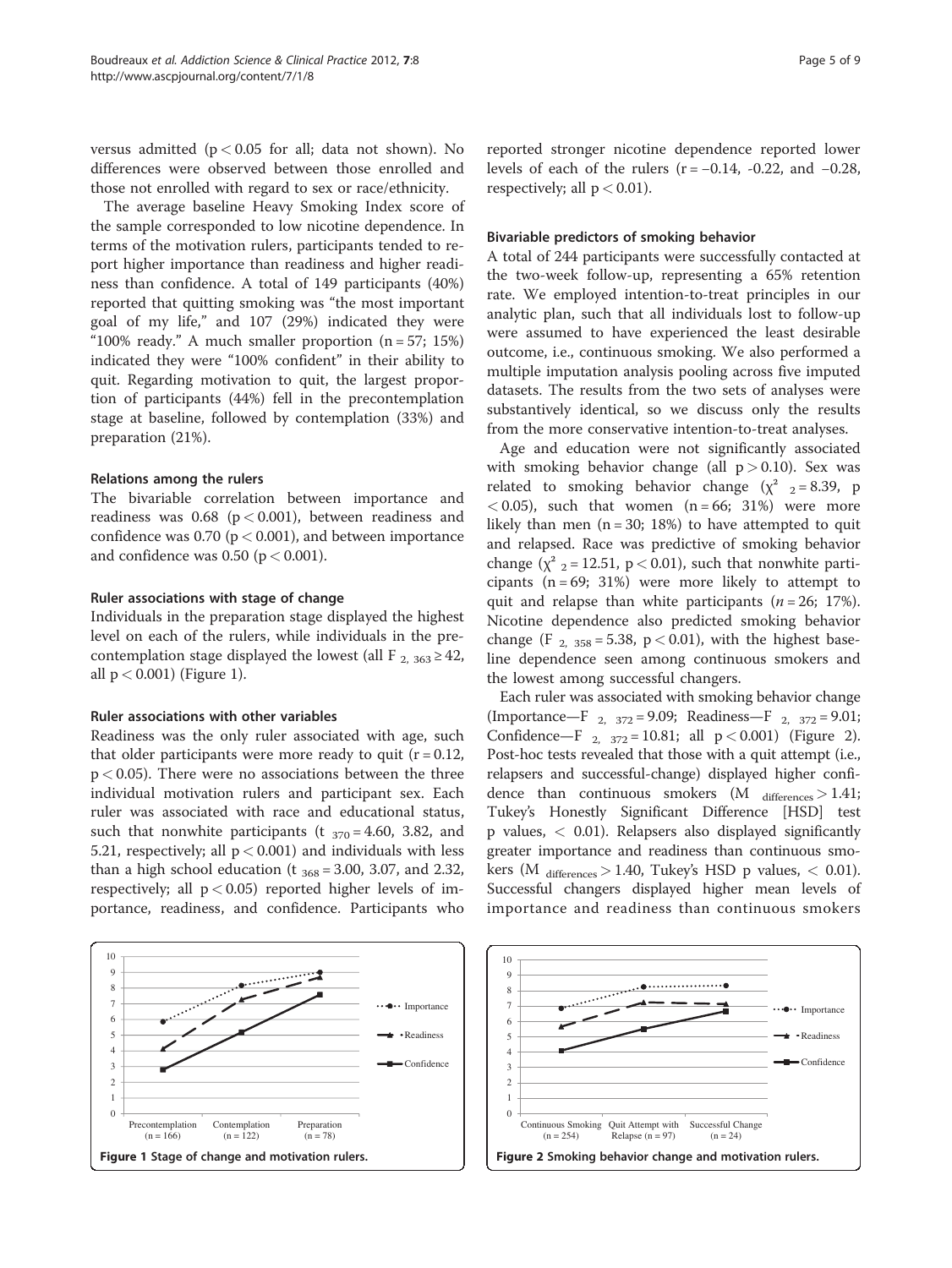(M  $_{difference}$  > 1.46) as well as higher confidence than relapsers ( $M$  differences = 1.16), but these differences did not reach statistical significance (Tukey HSD p values,  $> 0.05$ ).

Stage of change was strongly predictive of smoking behavior change ( $\chi^2$  4 = 40.41, p < 0.001), with individuals in the contemplation  $(n = 39; 32%)$  and preparation  $(n = 28; 36%)$  stages more likely to attempt and relapse than individuals in the precontemplation  $(n = 28; 17%)$ stage, and individuals in the preparation  $(n = 14; 18%)$ stage more likely to successfully change than individuals in the precontemplation  $(n = 6; 4%)$  and contemplation  $(n = 3; 3%)$  stages.

#### Multivariable predictors of smoking behavior

As a group, the collection of covariables in Step 1significantly improved the prediction of smoking status change over the null model (Nagelkerke  $R^2 = 0.10$ ;  $\chi^2$  <sub>10</sub> = 28.25,  $p < 0.01$ ) (Table [2\)](#page-7-0). The associations between individual covariables and the outcome were substantively similar to the bivariable analyses.

For each of the ruler models (individual rulers alone and combined), inclusion of the ruler(s) in Step 2 significantly improved prediction of smoking status change (see Table [2,](#page-7-0) Figure [2\)](#page-5-0). In model 5 (Stage of Change), the inclusion of stage of change in Step 2 also significantly improved prediction of smoking behavior change  $(\Delta \chi^2)_4$  = 30.27,  $p < 0.001$ ). Specifically, contemplaters were significantly more likely to have tried to change but relapse than to have remained a continuous smoker. Preparers were significantly more likely to have tried to change but to have relapsed, or to have successfully changed, than to have remained a continuous smoker.

Supplemental analyses contrasting the two subgroups of changers (i.e., those who tried to quit but relapsed versus successful changers) revealed that, in both models 4 (combined rulers) and 5 (Stage of Change), the only significant predictor of successful quitting over relapsing was nicotine dependence, with more dependent individuals being more likely to relapse (nicotine dependence: OR motivation rulers = 1.40,  $p < 0.05$ ; OR stage of change = 1.45,  $p < 0.05$ ).

Comparisons of the Nagelkerke pseudo  $\mathbb{R}^2$  from the four motivation-ruler models (individual rulers and the combined model) and the Stage of Change model revealed that all models provided roughly equivalent fit (all *Z* approximations  $\leq$  1.41; p values,  $>$  0.05).

#### **Discussion**

Surprisingly, considering the popularity of motivation rulers in clinical practice and their cornerstone in MIbased interventions [\[1,](#page-8-0)[8\]](#page-9-0), there are very few published studies on their psychometric properties. Our results provide general support for the validity of the three rulers, with the confidence ruler showing slightly better overall performance in predicting behavior change after adjusting for other potential confounding variables.

Construct validity of the rulers was demonstrated through the expected positive associations with stage of change at baseline, which reinforce similar patterns observed in adolescent smokers undergoing addiction treatment [\[14](#page-9-0)]. Subjects in the preparation stage of change reported the highest importance, readiness, and confidence. In addition, predictive validity was supported by significant prediction of changes in smoking behavior in the two weeks after the index ED visit. The ability of the motivation rulers, independently and as a group, to predict smoking persisted in the multivariable analysis even after controlling for demographic variables and nicotine dependence. Moreover, the magnitude of this predictive ability was on par with stage of change in the fully adjusted models. This is a robust test of predictive validity, considering that both nicotine dependence and stage of change have historically been strong replicable predictors of smoking behavior [\[18-20](#page-9-0)]. In the final combined-ruler model, the confidence ruler appeared to have the strongest and most consistent relation with smoking behavior change. This supports the extant literature showing that self-efficacy, or confidence in one's ability to change, is a preeminent predictor of change [[21,22\]](#page-9-0).

Notably, those who attempted to quit but were unsuccessful and relapsed back to smoking looked remarkably similar in terms of motivation to those who had achieved seven-day abstinence. Both of these groups of changers perceived the importance of smoking cessation and their readiness to quit as significantly higher than those who continued to smoke, but relapsers were not markedly different from successful quitters across these two rulers (e.g., importance and readiness). A similar but slightly more complex trend was noted with confidence: although successful quitters endorsed stronger confidence in quitting than relapsers in the bivariable analysis, thus differentiating the two groups of changers, this effect was attenuated in the multivariable analyses. Only nicotine dependence remained an independent predictor, able to differentiate between those quitters who relapsed back to smoking and those that achieved successful change. This same pattern held true for stage of change. Stage was able to distinguish continuous smokers from both groups of changers but did not differentiate relapsers from successful changers.

As a whole, these data suggest measures of motivation are much better at predicting who will initiate change than they are at predicting transition to successful change. This pattern is consistent with the health-behavior change literature in general, which has prompted recent calls for reformulating traditional health-behavior theories to more proactively distinguish between predictors of behavioral initiation from predictors of behavioral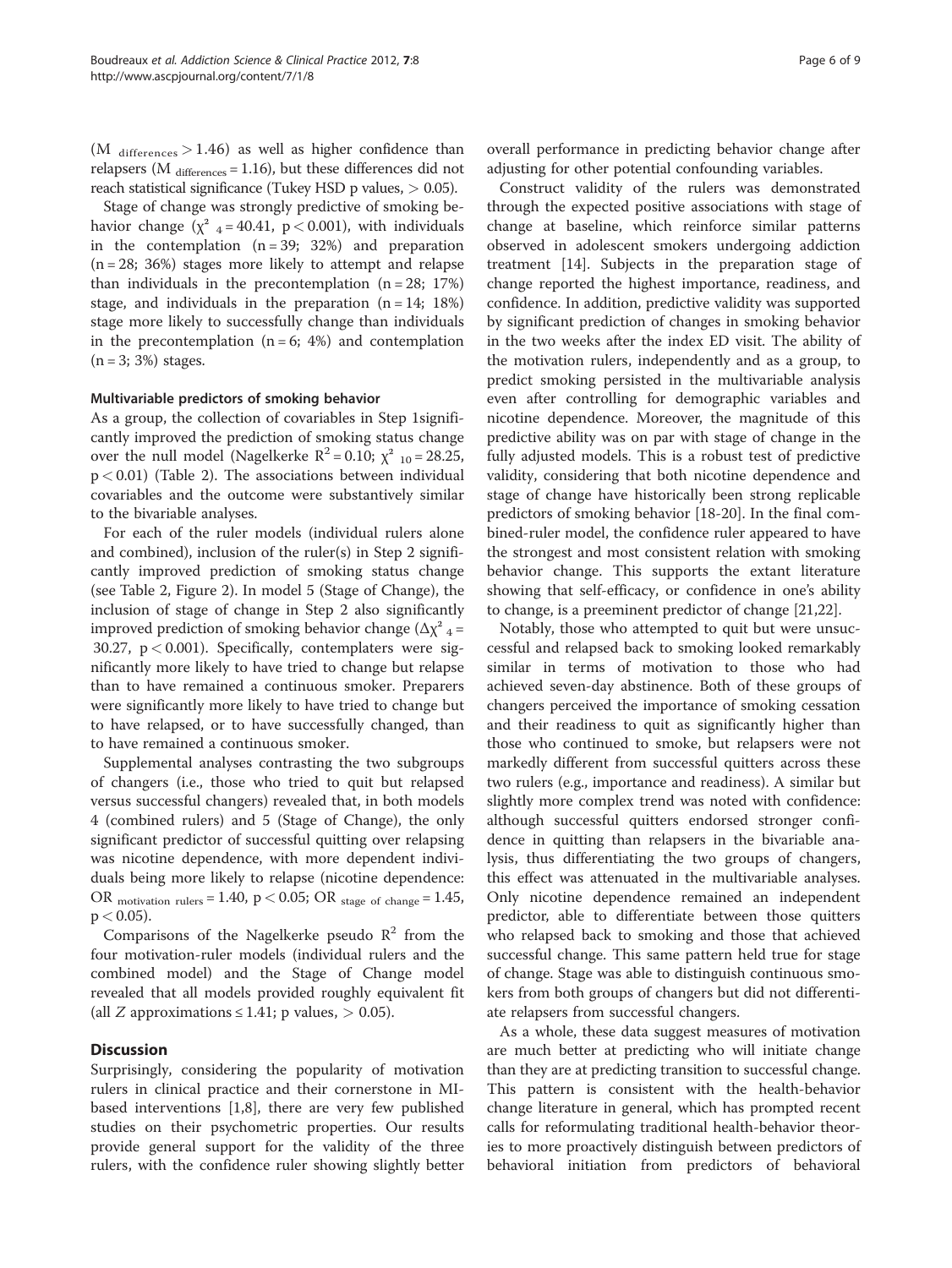#### <span id="page-7-0"></span>Table 2 Odds Ratios Predicting Smoking Status Change

|                                                                                                         | <b>Overall Likelihood</b><br>Ratio Test Chi Square <sup>1</sup> | Odds Ratio [95 % CI]: Continuous<br>Smoking (0) versus Quit Attempt<br>and Relapse (1) | Odds Ratio [95 % CI]: Continuous<br>Smoking (0) versus Successful<br>Change (1) |
|---------------------------------------------------------------------------------------------------------|-----------------------------------------------------------------|----------------------------------------------------------------------------------------|---------------------------------------------------------------------------------|
| <b>Step 1: Covariables Alone</b> – Nagelkerke $R^2 = 0.10$ (this step stayed the same for all 5 models) |                                                                 |                                                                                        |                                                                                 |
| Age                                                                                                     | 0.52                                                            | 1.00 [0.98-1.02]                                                                       | 1.01 [0.98-1.05]                                                                |
| Sex (Male/Female)                                                                                       | $6.69*$                                                         | $1.97*$ [1.16-3.36]                                                                    | $0.97$ $[0.40 - 2.38]$                                                          |
| Educational Level ( $>$ HS/ $<$ HS)                                                                     | 2.10                                                            | 1.20 [0.65-2.22]                                                                       | $0.55$ $[0.21 - 1.43]$                                                          |
| Race (Nonwhite/White)                                                                                   | $10.26***$                                                      | $0.41**$ [0.24-0.72]                                                                   | $0.67$ $[0.25 - 1.77]$                                                          |
| Nicotine Dependence                                                                                     | $7.76*$                                                         | $0.96$ $[0.81 - 1.13]$                                                                 | $0.67**$ [0.50-0.90]                                                            |
| <b>Model 1: Importance</b> – Nagelkerke $R^2 = 0.14$                                                    |                                                                 |                                                                                        |                                                                                 |
| Age                                                                                                     | 0.29                                                            | 1.00 [0.98-1.02]                                                                       | 1.01 [0.98-1.05]                                                                |
| Sex (Male/Female)                                                                                       | 7.89*                                                           | 2.13** [1.24-3.68]                                                                     | 1.04 [0.42-2.58]                                                                |
| Educational Level ( $>$ HS/ $<$ HS)                                                                     | 2.13                                                            | 1.33 [0.72-2.46]                                                                       | $0.62$ $[0.24 - 1.64]$                                                          |
| Race (Nonwhite/White)                                                                                   | $7.46*$                                                         | $0.46**$ [0.26-0.81]                                                                   | $0.76$ [0.28-2.02]                                                              |
| Nicotine Dependence                                                                                     | $6.58*$                                                         | $0.99$ $[0.83 - 1.17]$                                                                 | $0.69*$ [0.51-0.93]                                                             |
| Importance                                                                                              | $12.22***$                                                      | $1.17***$ [1.06-1.29]                                                                  | 1.18+ [0.98-1.43]                                                               |
| <b>Model 2: Readiness</b> – Nagelkerke $R^2 = 0.13$                                                     |                                                                 |                                                                                        |                                                                                 |
| Age                                                                                                     | 0.26                                                            | 1.00 [0.85-1.20]                                                                       | 1.01 [0.97-1.04]                                                                |
| Sex (Male/Female)                                                                                       | $7.38*$                                                         | 2.07** [1.20-3.56]                                                                     | $0.99$ $[0.40 - 2.44]$                                                          |
| Educational Level (> HS/< HS)                                                                           | 2.47                                                            | 1.37 [0.73-2.55]                                                                       | $0.61$ $[0.23 - 1.59]$                                                          |
| Race (Nonwhite/White)                                                                                   | $8.64*$                                                         | $0.44***$ $[0.25-0.77]$                                                                | $0.69$ $[0.26 - 1.83]$                                                          |
| Nicotine Dependence                                                                                     | $6.33*$                                                         | 1.01 [0.85-1.20]                                                                       | $0.69*$ [0.51-0.94]                                                             |
| <b>Readiness</b>                                                                                        | $9.23*$                                                         | 1.13** [1.04-1.23]                                                                     | 1.09 [0.94-1.27]                                                                |
| <b>Model 3: Confidence</b> – Nagelkerke $R^2 = 0.13$                                                    |                                                                 |                                                                                        |                                                                                 |
| Age                                                                                                     | 0.05                                                            | 1.00 [0.98-1.02]                                                                       | 1.00 [0.97-1.04]                                                                |
| Sex (Male/Female)                                                                                       | $7.37*$                                                         | 2.06** [1.20-3.54]                                                                     | $1.01$ $[0.41 - 2.51]$                                                          |
| Educational Level (> HS/< HS)                                                                           | 2.16                                                            | 1.28 [0.69-2.38]                                                                       | $0.59$ $[0.22 - 1.55]$                                                          |
| Race (Nonwhite/White)                                                                                   | $7.79*$                                                         | $0.46**$ [0.26-0.80]                                                                   | $0.79$ $[0.30 - 2.13]$                                                          |
| Nicotine Dependence                                                                                     | 4.59                                                            | 1.01 [0.85-1.20]                                                                       | $0.73*$ [0.54-0.99]                                                             |
| Confidence                                                                                              | $10.78***$                                                      | $1.10*$ $[1.02-1.19]$                                                                  | 1.21* [1.04-1.39]                                                               |
| <b>Model 4: Motivation Rulers Combined</b> – Nagelkerke $R^2 = 0.16$                                    |                                                                 |                                                                                        |                                                                                 |
| Age                                                                                                     | 0.20                                                            | 1.00 [0.98-1.02]                                                                       | 1.01 [0.97-1.04]                                                                |
| Sex (Male/Female)                                                                                       | $7.94*$                                                         | 2.15** [1.24-3.72]                                                                     | 1.07 [0.43-2.71]                                                                |
| Educational Level (> HS/< HS)                                                                           | 2.73                                                            | 1.37 [0.74-2.55]                                                                       | $0.57$ $[0.21 - 1.53]$                                                          |
| Race (Nonwhite/White)                                                                                   | $6.98*$                                                         | $0.47*$ [0.27-0.83]                                                                    | $0.84$ [0.31-2.28]                                                              |
| Nicotine Dependence                                                                                     | $4.88^{+}$                                                      | 1.01 [0.85-1.20]                                                                       | $0.72*$ [0.53-0.98]                                                             |
| Importance                                                                                              | 4.22                                                            | $1.11^{\dagger}$ [0.98-1.26]                                                           | 1.16 [0.93-1.44]                                                                |
| <b>Readiness</b>                                                                                        | 2.21                                                            | 1.04 [0.92-1.19]                                                                       | $0.87$ [0.70-1.09]                                                              |
| Confidence                                                                                              | $5.48^{+}$                                                      | $1.03$ $[0.93 - 1.15]$                                                                 | $1.24$ <sup>*</sup> [1.03-1.53]                                                 |
| <b>Model 5: Stage of change</b> – Nagelkerke $R^2 = 0.20$                                               |                                                                 |                                                                                        |                                                                                 |
| Age                                                                                                     | 0.00                                                            | 1.00 [0.98-1.02]                                                                       | 1.00 [0.96-1.04]                                                                |
| Sex (Male/Female)                                                                                       | $4.72^{+}$                                                      | $1.81*$ [1.04-3.15]                                                                    | $0.99$ $[0.37 - 2.62]$                                                          |
| Educational Level (> HS/< HS)                                                                           | 2.84                                                            | 1.26 [0.66-2.35]                                                                       | $0.48$ $[0.17 - 1.34]$                                                          |
| Race (Nonwhite/White)                                                                                   | $8.87*$                                                         | $0.43**$ [0.24-0.76]                                                                   | $0.88$ [0.32-2.47]                                                              |
| Nicotine Dependence                                                                                     | 5.40 <sup>†</sup>                                               | 1.01 [0.85-1.20]                                                                       | $0.69*$ [0.50-0.96]                                                             |
| Contemplation <sup>2</sup>                                                                              | $10.43***$                                                      | 2.50** [1.36-4.59]                                                                     | 0.46 [0.09-2.41]                                                                |
| Preparation <sup>2</sup>                                                                                | 18.81***                                                        | 3.06** [1.52-6.15]                                                                     | 6.49** [2.20-19.12]                                                             |

 $*_\mathsf{p}<$  0.05,  $^{**}\mathsf{p}<$  0.01,  $^{\dagger}$  p  $<$  0.10.  $^{\dagger}$  All of the likelihood ratio tests performed had two degrees of freedom.  $^2$ Stage of change was dummy coded, with precontemplation as the reference category.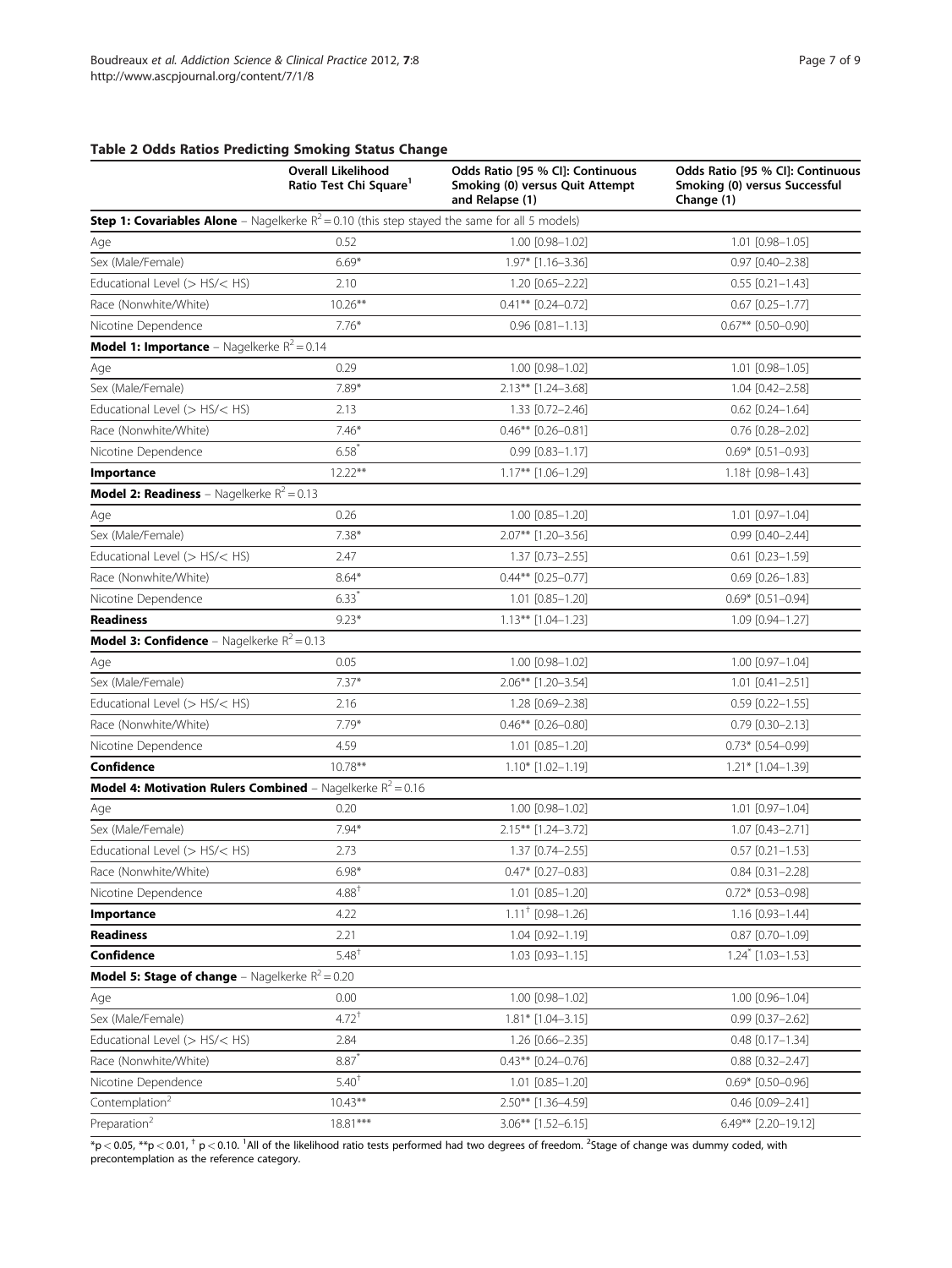<span id="page-8-0"></span>maintenance [[23](#page-9-0)-[25\]](#page-9-0). This same recommendation has been echoed for conceptual model building to study health-behavior change in acute medical settings [[26](#page-9-0)]. Our results suggest that motivational readiness may predict who tries to change, but nicotine dependence predicts who will relapse back to smoking.

In our exploratory analyses, we found that greater nicotine dependence was associated with lower importance, readiness, and confidence ratings—a pattern already observed in the literature [[13,14\]](#page-9-0). It is difficult to know exactly why this association exists. However, some theorists have appealed to cognitive dissonance theory to explain it [\[27](#page-9-0)]. Individuals who smoke heavily and are, therefore, strongly dependent on nicotine, and who rate their motivation to change as high, are in a dissonant state. Their behavior, heavy smoking, conflicts with their perceptions, that cessation is important. It is difficult to maintain such a dissonant state for long; one or the other must change. Either motivation wins out, and the individual reduces his or her smoking and, therefore, becomes less dependent, or the individual continues to smoke at a high rate and devalues the importance of cessation. The collective effect is to produce a negative correlation between dependence and motivation. The only way to truly test the dissonance reduction hypotheses is through longitudinal or experimental study designs.

#### Limitations

The data were collected in the ED setting, and, consequently, the results should be generalized to other settings with caution. Additional work replicating our results across other settings is needed. The sample sizes for the relapsers and successful quitters were small, making it difficult to detect differences between the predictors, like the motivation rulers. This may have obscured actual differences (i.e., Type II error). Further, the rulers we used were anchored by "0" and "10." This differs from rulers sometimes employed, which can be anchored by "1." This difference is subtle and seems unlikely to exert a powerful influence on results or interpretations. Nevertheless, further inquiry into how different rulers perform may be warranted. We used the transtheoretical model's stages of change to establish construct validity. Although widely used and studied more than any other motivation measure, it is nevertheless controversial, with some scholars suggesting the construct is invalid [[28](#page-9-0)]. Interestingly, one of the main arguments against the stages of change is that motivation is likely to be on a continuum rather than threshold- or stage-based. Rulers and scales that are measured in a more continuous manner are often appealed to as a means of addressing this very limitation. Finally, the effect sizes of some of the association, like the correlations between the readiness rulers and nicotine dependence,

were small, prompting caution when interpreting the strength of the results. This limitation is partially mitigated by the fact that, although small, they were generally on par with the effects sizes found in the extant literature on predictors of cessation [[19](#page-9-0),[20](#page-9-0),[29](#page-9-0)].

#### Conclusion

The study provides support for the reliability and validity of importance, readiness, and confidence rulers in an acute medical setting. As a group, the rulers performed as well as stage of change in predicting smoking behavior change. However, none of the motivation variables differentiated between those who attempted to quit but relapsed from those who were successful quitters. Further research building dynamic models that predict both initiation and maintenance are needed.

#### Competing interests

The project described was supported by grant #R21DA020771 from the National Institute on Drug Abuse (NIDA). The content is solely the responsibility of the authors and does not necessarily represent the official views of NIDA or the National Institutes of Health. SLB has served as an expert witness for plaintiffs in litigation against the tobacco companies. None of the other authors have financial conflicts of interest to disclose.

#### Acknowledgments

We would like to thank the following data-collection sites for participating as well as each site's principal investigator (PI) (some affiliations may have changed since completion of this study): Metrohealth Medical Center (Cleveland, OH), Rita K Cydulka, PI; Cooper Health System (Camden, NJ), Edwin D Boudreaux, PI; Maricopa Medical Center (Phoenix, AZ), Frank LoVecchio, PI; University of Colorado Hospital (Aurora, CO), Adit A Ginde, PI; Methodist Hospital (New York, NY), Theodore J Gaeta, PI; Summa Health System (Akron, OH), Scott T Wilber, PI; Earl K. Long Medical Center (Baton Rouge, LA), Nelson Perret, PI; Oregon Health & Science University (Portland, OR), Esther Choo, PI; Montefiore Medical Center (Bronx, NY), Steven L Bernstein, PI; Loma Linda University Medical Center (Loma Linda, CA), Lea E (Lynch) Walters, PI.

#### Author details

<sup>1</sup>Departments of Emergency Medicine, Psychiatry, and Quantitative Health Sciences, University of Massachusetts Medical School, Worcester, MA 01655, USA. <sup>2</sup> Department of Emergency Medicine, Massachusetts General Hospital Boston, MA 02114, USA. <sup>3</sup>Department of Emergency Medicine, Yale University School of Medicine, New Haven, CT 06510, USA. <sup>4</sup>Department of Emergency Medicine, University of Colorado School of Medicine, Aurora, CO 80045, USA.

#### Authors' contributions

EDB, SB, AS, and CAC were responsible for study design, execution, and write-up. BA was responsible for data analyses. AG was responsible for assisting in data interpretation and write up. All authors read and approved the final manuscript.

#### Received: 12 October 2011 Accepted: 8 June 2012 Published: 8 June 2012

#### References

- 1. Miller WR, Rollnick S: Motivational Interviewing: Preparing People to Change Addictive Behavior. New York: Guilford Press; 1991.
- 2. NIDA: Principles of Drug Abuse Treatment. Bethesda, MD: National Institute on Drug Abuse; 1999.
- 3. Boudreaux ED, Baumann BM, Perry J, et al: Emergency department initiated treatments for tobacco (EDITT): a pilot study. Ann Behav Med 2008, 36:314–325.